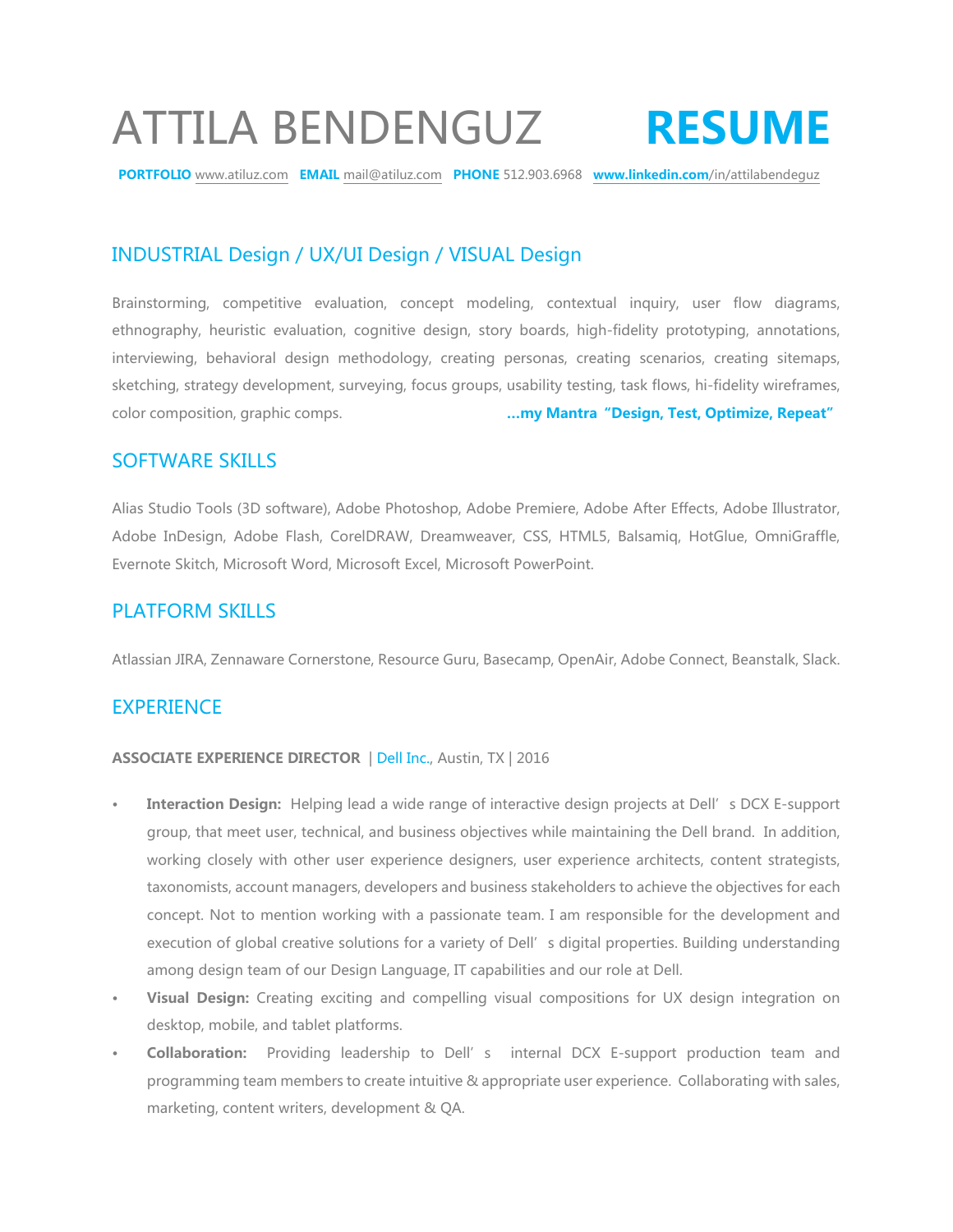#### **SENIOR INTERACTIVE ART DIRECTOR** | Somnio Solutions, Inc., Austin, TX | 2015- 2016

- **Interaction Design:** Created an array of industry-leading digital marketing media web tools: responsive assessment tools, web apps, infographics, interactive web presentations, web platforms, and TCO calculators. Design methodology: concept design, user flow diagrams, mood boards, hi-fidelity wireframes, low-fidelity wireframes, prototypes, color mockups. Led the creation of UX designs from concept and development to documentation & implementation across all marketing channels. Effectively managed a team of production artists and provided direction for on-time completion under budget.
- **Visual Design:** Created exciting and compelling visual compositions for UX design integration on desktop, mobile, and tablet platforms.
- **Collaboration:** Lead art director interface to clients. Provided leadership to internal production team, freelancers and programming team members to create intuitive & appropriate user experience for Fortune 500 companies. Collaborated with sales, marketing, content writers, development & QA.
- **Clients** include IBM, EMC, Dell, HP and Cisco.

#### **INDUSTRIAL DESIGNER, UX DESIGNER & VISUAL DESIGN** | Atiluz Inc., Austin, TX | 2008-2015

- **Interaction Design:** Owned creation of sitemaps, process flows, imaginative mood boards sketches, wireframes, and detailed specifications. Work in both waterfall and agile methods on a variety of web interfaces including desktop, mobile, and tablet. Lead interaction design for responsive websites, mobile apps, and complex, large-scale websites.
- **Visual Design:** Created competitive visual compositions from sketches to wireframes, and detailed specifications. Worked in several interfaces including desktop, mobile, and tablet platforms.
- **User Research:** Drove user research and synthesis on multiple projects: created personas and scenarios, created clickable prototypes for testing, led remote and in-person test sessions, and advocated for changes based on test findings.
- **Clients** included Zip City, Dell, Ebay, Quirky, Growtopia, RoboReel and Novartis International AG.

#### **DIRECTOR OF INDUSTRIAL DESIGN, UX DESIGN & VISUAL DESIGN** | Atiluz Inc., Chicago, IL | 2005- 2008

- **Interaction Design:** Created interface design from heuristic evaluation, user flow diagrams, and sketches to wireframes, concept models, and prototypes.
- **Visual Design:** Created compelling visual compositions and physical prototypes with detailed specifications. Worked in several interfaces including desktop, mobile, and tablet platforms.
- **User Research:** Conducted stakeholder interviews and both remote & in-person user interviews and usability tests. Created click-through and prototypes for web and mobile/tablet for use during tests. Synthesized and compiled findings to inform UX strategy
- **Collaboration:** Worked closely with production and programming team members to create intuitive, delightful user experience.